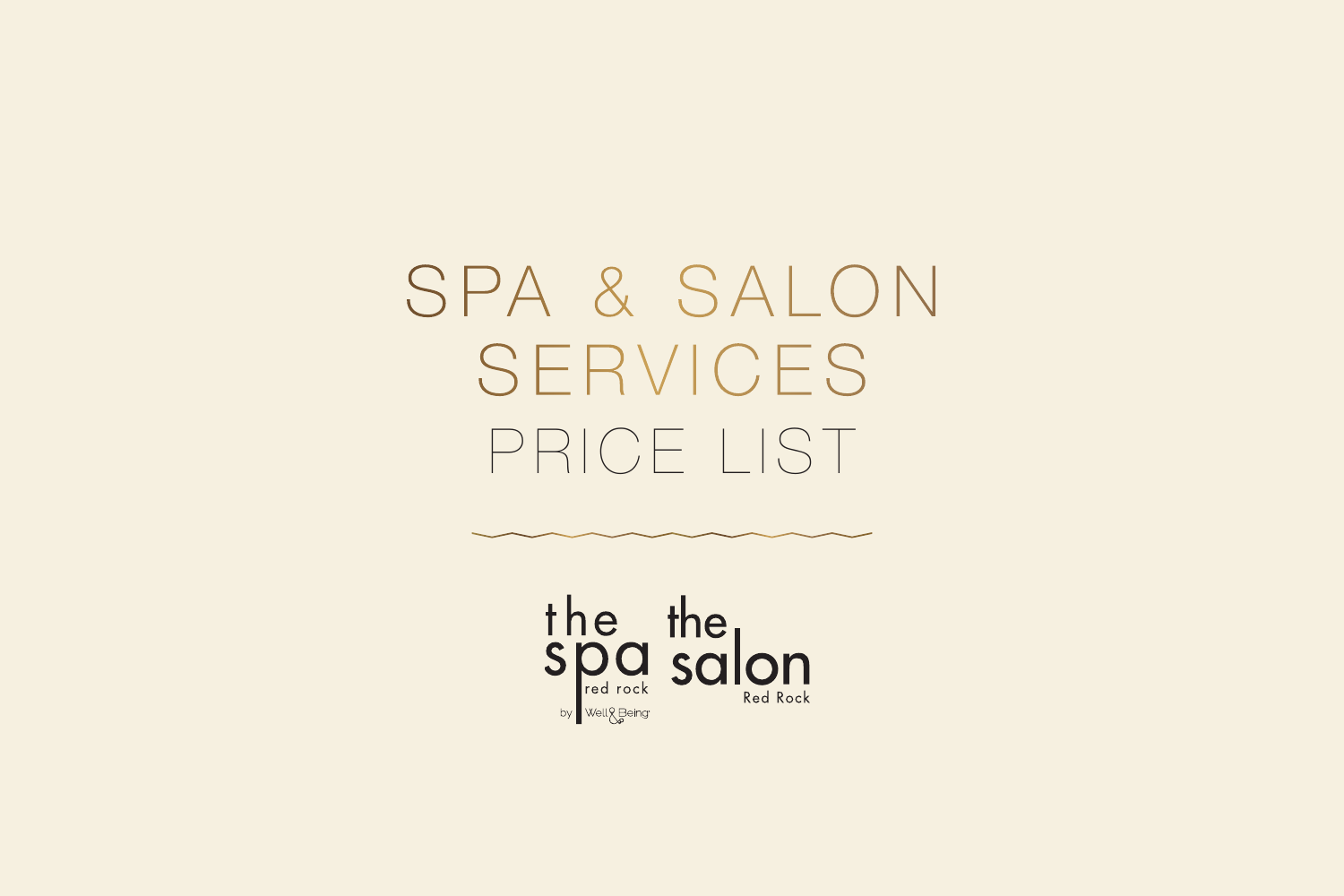## MASSAGE THERAPIES & BODYWORK

#### HIMALAYAN SALT STONE

50 MIN WEEKDAY \$185 | FRI-SUN \$200 80 MIN WEEKDAY \$265 | FRI-SUN \$280

#### RED ROCK RECOVERY MASSAGE

50 MIN WEEKDAY \$185 | FRI-SUN \$200 80 MIN WEEKDAY \$265 | FRI-SUN \$280 110 MIN WEEKDAY \$370 | FRI-SUN \$385

#### DESERT ARNICA DEEP TISSUE

50 MIN WEEKDAY \$190 | FRI-SUN \$205 80 MIN WEEKDAY \$270 | FRI-SUN \$285 110 MIN WEEKDAY \$375 | FRI-SUN \$390

#### DESERT OASIS AROMATHERAPY

50 MIN WEEKDAY \$185 | FRI-SUN \$200 80 MIN WEEKDAY \$265 | FRI-SUN \$280 110 MIN WEEKDAY \$370 | FRI-SUN \$385

#### WELL & BEING SIGNATURE JOURNEY

50 MIN WEEKDAY \$170 | FRI-SUN \$185 80 MIN WEEKDAY \$250 | FRI-SUN \$265 110 MIN WEEKDAY \$350 | FRI-SUN \$365

#### HOT STONE MASSAGE

50 MIN WEEKDAY \$185 | FRI-SUN \$200 80 MIN WEEKDAY \$265 | FRI-SUN \$280

#### TANDEM MASSAGE

50 MIN WEEKDAY \$365 | FRI-SUN \$380 80 MIN WEEKDAY \$530 | FRI-SUN \$545

#### COUPLES MASSAGE

50 MIN WEEKDAY STARTING AT \$375 | FRI-SUN STARTING AT \$390 80 MIN WEEKDAY STARTING AT \$550 | FRI-SUN STARTING AT \$565 110 MIN WEEKDAY STARTING AT \$760 | FRI-SUN STARTING AT \$775

#### PRENATAL MASSAGE 50 MIN WEEKDAY \$170 | FRI-SUN \$185 80 MIN WEEKDAY \$250 | FRI-SUN \$265 (CONTRAINDICATION: 1ST TRIMESTER – GUEST MUST BE IN 2ND OR 3RD TRIMESTER)

REFLEXOLOGY 50 MIN WEEKDAY \$170 | FRI-SUN \$185

MYOFASCIAL MASSAGE 50 MIN WEEKDAY \$190 | FRI-SUN \$205 80 MIN WEEKDAY \$270 | FRI-SUN \$285

CRANIOSACRAL MASSAGE 50 MIN WEEKDAY \$190 | FRI-SUN \$205

THAI MASSAGE 50 MIN WEEKDAY \$190 | FRI-SUN \$205 80 MIN WEEKDAY \$270 | FRI-SUN \$285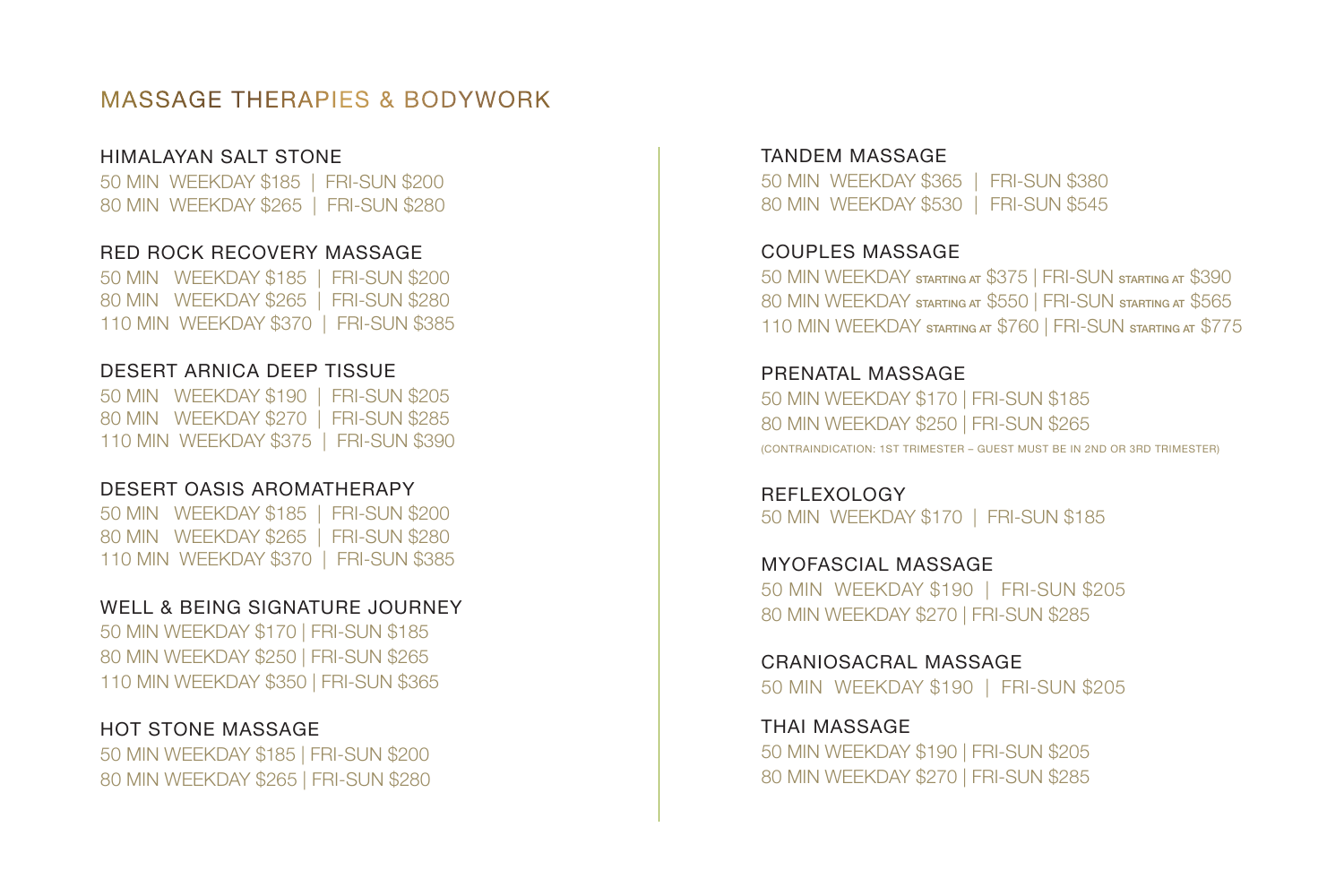#### IN ROOM SERVICE Starting at \$125+ Price of Service

- 24 Hour Advanced Notice Required
- Not Valid For Specials or Discounts
- Subject to Availability

## MASSAGE & BODY ENHANCEMENTS

| Custom Seasonal Aromatherapy \$15 | Gemstone Sinus Soother \$25 |
|-----------------------------------|-----------------------------|
| Collagen Face Mask \$50           | Hot Oil Scalp Massage \$15  |
| Collagen Eye Mask \$25            | Muscle Soother \$20         |
| Nourishing Foot Scrub \$15        | Reflexology 25 MIN \$90     |

## BODY SCRUBS & WRAPS

#### RENEW & RESTORE ENERGIZING BODY TREATMENT

80 MIN WEEKDAY \$270 | FRI-SUN \$285 110 MIN WEEKDAY \$370 | FRI-SUN \$385

#### RENEW & RESTORE SHAPING BODY TREATMENT

80 MIN WEEKDAY \$270 | FRI-SUN \$285 110 MIN WEEKDAY \$370 | FRI-SUN \$385

#### SWEET DREAMS AROMATHERAPY WRAP

50 MIN WEEKDAY \$185 | FRI-SUN \$200 80 MIN WEEKDAY \$280 | FRI-SUN \$290

#### SPARKLE & GLOW BODY POLISH TREATMENT

50 MIN WEEKDAY \$190 | FRI-SUN \$200

#### CUSTOM SCRUB & MASSAGE

50 MIN WEEKDAY \$185 | FRI-SUN \$200 80 MIN WEEKDAY \$270 | FRI-SUN \$285 110 MIN WEEKDAY \$370 | FRI-SUN \$385

BODY REFINER 80 MIN WEEKDAY \$270 | FRI-SUN \$285 110 MIN WEEKDAY \$370 | FRI-SUN \$385

#### POLISH & TONE BODY TREATMENT

50 MIN WEEKDAY \$195 | FRI-SUN \$210 80 MIN WEEKDAY \$280 | FRI-SUN \$295 SERIES OFFER: RECEIVE 10% OFF WHEN YOU PURCHASE 5 OR MORE.

## FACIALS & SKINCARE SERVICES

#### WELL & BEING SIGNATURE FACIAL

50 MIN WEEKDAY \$175 | FRI-SUN \$190 80 MIN WEEKDAY \$255 | FRI-SUN \$270

#### DOCTOR BABOR PRESCRIPTION THERAPY FACIAL

50 MIN WEEKDAY \$180 | FRI-SUN \$195 80 MIN WEEKDAY \$260 | FRI-SUN \$275

#### REJUVENATING HYDRAFACIAL®\*

50 MIN WEEKDAY \$200 | FRI-SUN \$215 80 MIN WEEKDAY \$280 | FRI-SUN \$295

\*Not valid for locals discount. All prices are subject to change.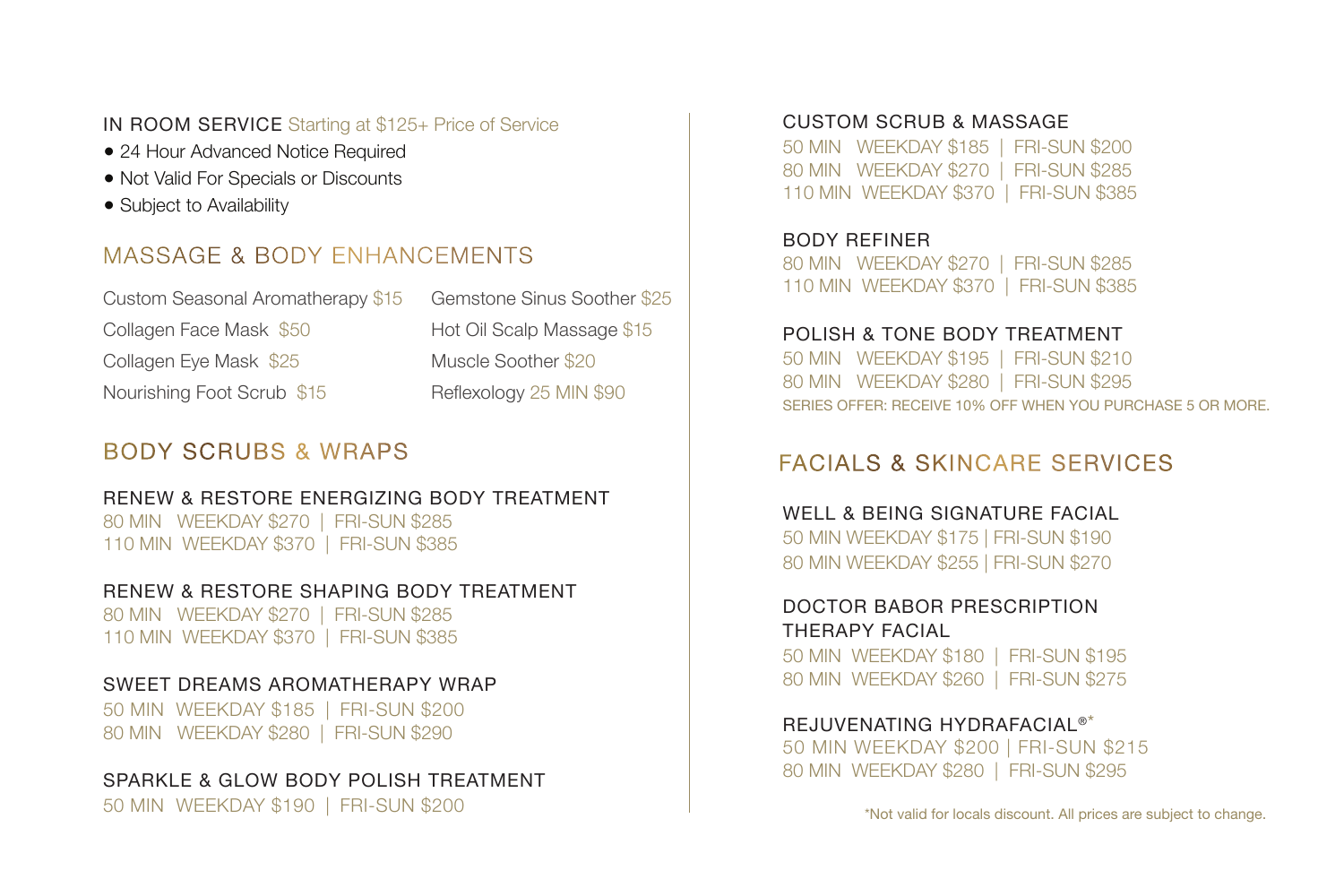### DOCTOR BABOR THERAPRO PEELING TREATMENT

50 MIN WEEKDAY \$190 | FRI-SUN \$205

#### REVERSIVE FACIAL \*

80 MIN WEEKDAY \$365 | FRI-SUN \$380

#### THE YOUTH BOOST FACIAL

50 MIN WEEKDAY \$195 | FRI-SUN \$210 80 MIN WEEKDAY \$275 | FRI-SUN \$290

#### SKIN RENEWAL FACIAL

50 MIN WEEKDAY \$185 | FRI-SUN \$200 80 MIN WEEKDAY \$255 | FRI-SUN \$270

#### GENTLEMAN'S FACIAL

50 MIN WEEKDAY \$175 | FRI-SUN \$190

#### KNESKO GEMCLINICAL FACIAL

80 MIN WEEKDAY \$365 | FRI-SUN \$380

#### OXYGEN INFUSING FACIAL

50 MIN WEEKDAY \$230 | FRI-SUN \$245 80 MIN WEEKDAY \$325 | FRI-SUN \$340

## THE LEGENDARY LANCER FACIALS \* CAVIAR LIME FACIAL 50 MIN WEEKDAY \$200 | FRI-SUN \$215

80 MIN WEEKDAY \$280 | FRI-SUN \$295

THE LANCER METHOD FACIAL WITH OXYGEN 50 MIN WEEKDAY \$205 | FRI-SUN \$220 80 MIN WEEKDAY \$285 | FRI-SUN \$300

#### THE LANCER MICRODERMABRASION 50 MIN WEEKDAY \$200 | FRI-SUN \$215 80 MIN WEEKDAY \$280 | FRI-SUN \$295

## FACIAL ENHANCEMENTS

Ampoule Concentrates – Starting at \$15 Collagen Eye Mask – \$25 Collagen Lip Mask – \$25 Collagen Full Face Mask – \$50 Collagen Décolleté Mask – \$50 Toning Lip or Eye Treatment – \$35

## L.E.D. Light Therapy – \$35 Enzyme Peel – \$35 Brow Tinting – \$25 Lash Tinting  $- $40$ Brow & Lash Tinting – \$60

## WAXING\*

Full Face – \$90 Bikini – \$65 Brazilian – \$95

Half Leg  $-$  \$80 Full Leg – \$130

Back – \$85 Chest – \$75 Arm/Underarm – \$80 | \$55 Abdomen – \$75

*(times may vary)*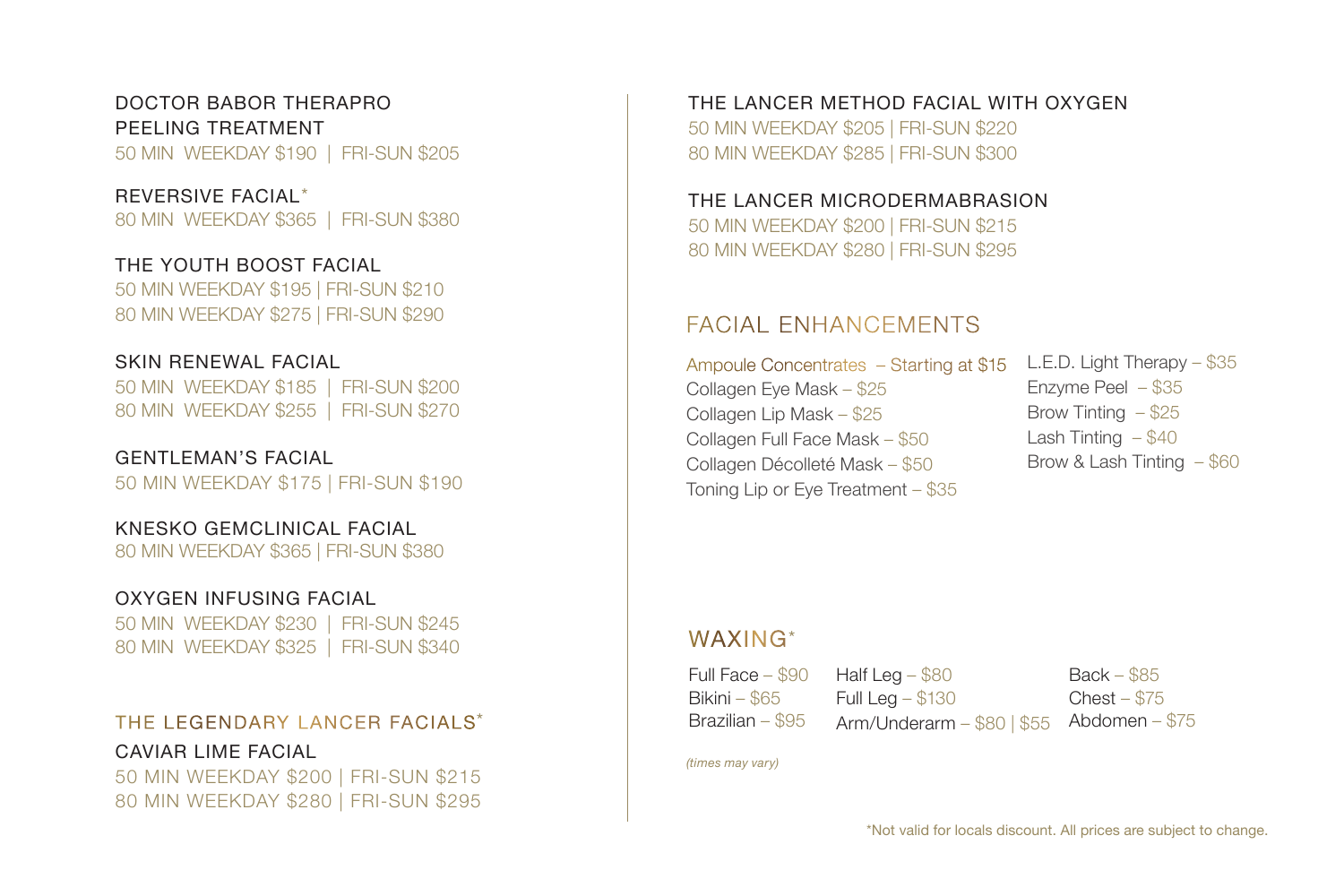## NAIL SERVICES

ACRYLIC FULL SET | \$115 ACRYLIC FILL | \$85 SCULPTED NAILS | \$145 SCULPTED FILLS | \$100 DELUXE MANICURE | \$60 LUXURY MANICURE | \$85 DELUXE PEDICURE | \$85 LUXURY PEDICURE | \$110 GENTLEMAN'S MANICURE & PEDICURE | \$115

## PRINCESSES & PRINCES

MANICURE | \$35 PEDICURE | \$40 MANICURE & PEDICURE | \$65

## NAIL ENHANCEMENTS

NAIL ART | FROM \$10 GEL ADD-ON | \$20 *(additional time required)* FRENCH MANICURE | \$20 SWAROVSKI CRYSTALS | \$20 NAIL REPAIR | \$25 PER NAIL

POLISH CHANGE | \$25

ACRYLIC REMOVAL | \$45 GEL REMOVAL | \$20

## MAKEUP

MAKEUP APPLICATION | \$100

MAKEUP LESSON | \$125

BRIDAL MAKEUP | \$150

EYELASH STRIPS | \$40

BRIDAL GUEST *(+lashes*) | \$125 FLOWER GIRL | \$30 TRIAL RUN *(+lashes*) | \$125

GLAM ON-THE GO *(in-room service charge*) | \$100

#### \*LOCALS RECEIVE 20% OFF ALL SALON SERVICES.

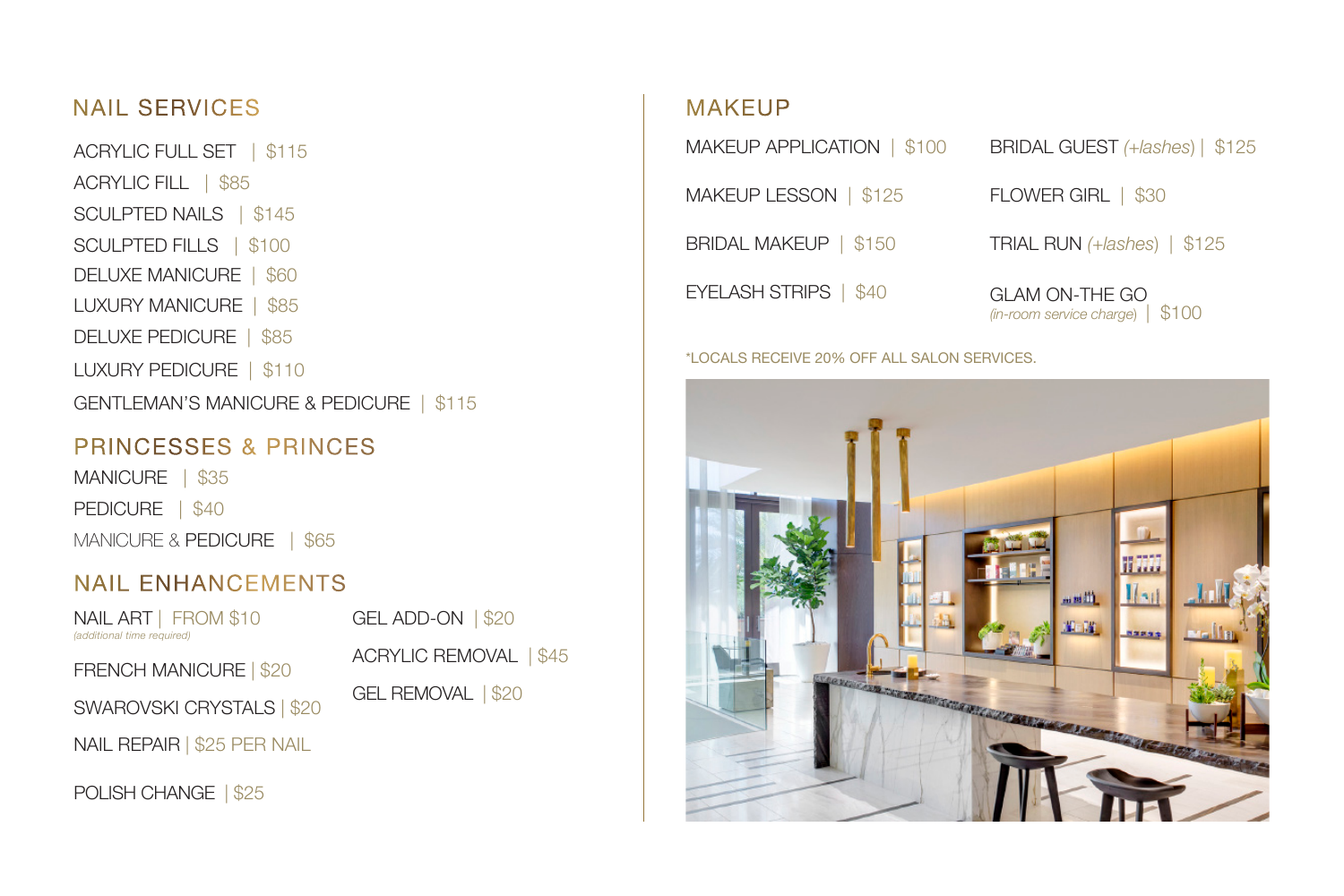HAIR SERVICES

All hair services are "starting from" prices.

WOMEN'S HAIRCUT | \$100

MEN'S HAIRCUT | \$65

PARTIAL HIGHLIGHTS | \$125

FULL HIGHLIGHTS | \$190

PARTIAL BALAYAGE/OMBRE | \$125

BALAYAGE/OMBRE | \$235

SINGLE PROCESS | \$120

RETOUCH *(roots only)* | \$90

TONER *(only)* | \$50

COLOR CORRECTION *(per hour)* | \$150

BLOWDRY *(only)* | \$65

BRAID | \$40

CURLS AND BRAID | \$75

\*LOCALS RECEIVE 20% OFF ALL SALON SERVICES.

SHAMPOO, BLOWDRY & BRAID | \$95

STYLE *(dry)* | \$50

UPDO | \$95

**CONDITIONING** TREATMENT | \$60

KERATIN TREATMENT | \$300

EXTENSIONS *|* Consultation

## PERSONAL TRAINING & ASSESMENTS

FITNESS PRESCRIPTION 120 MIN \$225

PERSONAL TRAINING 50 MIN \$125 80 MIN \$170

GROUP EXERCISE CLASS *Prices vary. Please view schedule.*

A variety of Personal Training sessions can be provided to you in the comfort of your guest room. Fees and times vary. Call 702.797.7878 for more details.

## NUTRITION

NUTRITION FOR ACTIVE LIVING WEEKDAY \$125

## HEALING THERAPIES

**ACUPRESSURE** 50 MIN \$90

CUPPING 50 MIN \$145

Ask us about series pricing for key Wellness Service offerings. DAILY SPA | WELLNESS FACILITY ACCESS Daily access available to all registered hotel guests 18 years of age and older.